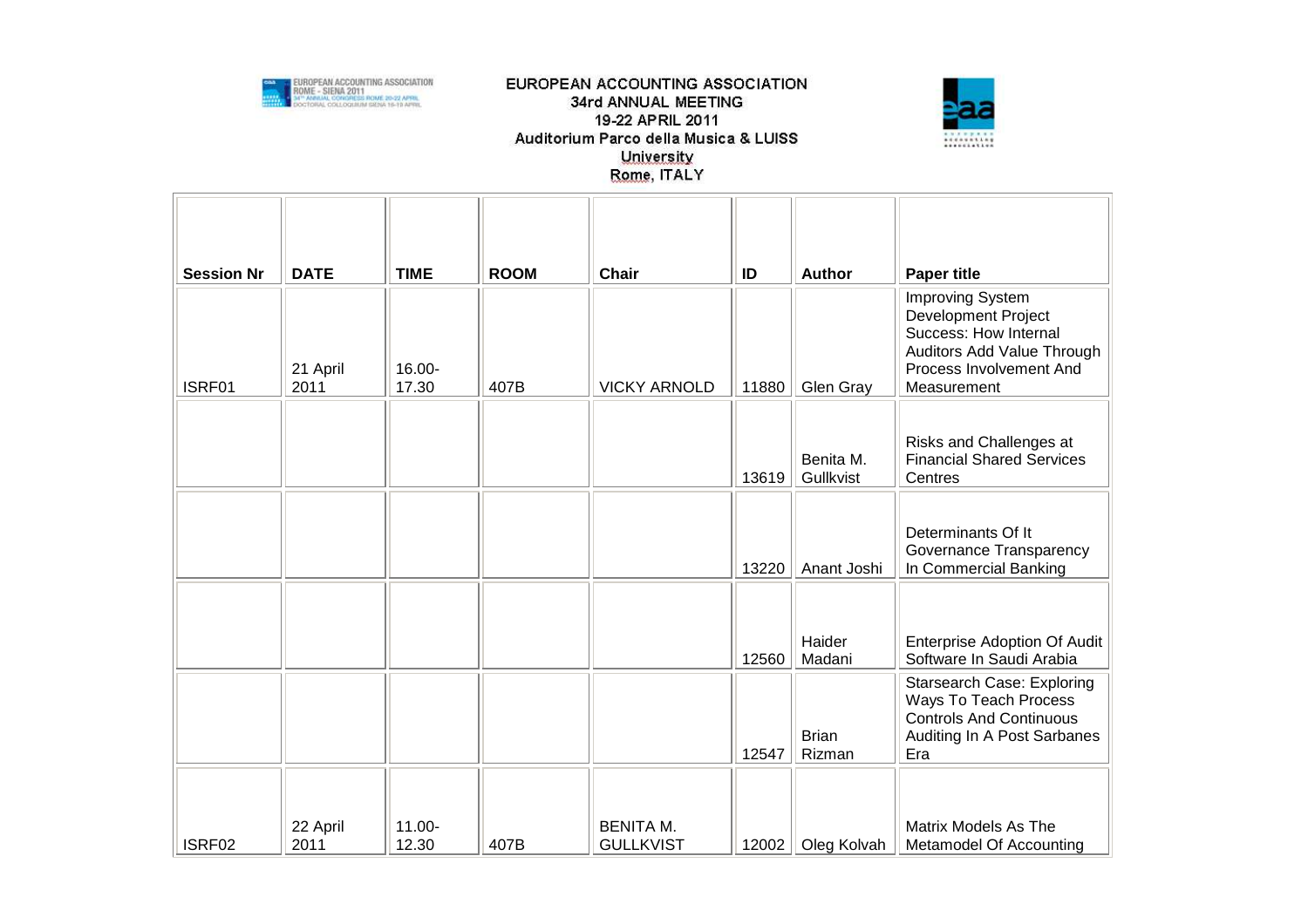

## EUROPEAN ACCOUNTING ASSOCIATION 34rd ANNUAL MEETING 19-22 APRIL 2011 Auditorium Parco della Musica & LUISS University Rome, ITALY



| <b>Session Nr</b> | <b>DATE</b>      | <b>TIME</b>     | <b>ROOM</b> | <b>Chair</b>       | ID    | <b>Author</b>             | <b>Paper title</b>                                                                                                                      |
|-------------------|------------------|-----------------|-------------|--------------------|-------|---------------------------|-----------------------------------------------------------------------------------------------------------------------------------------|
|                   |                  |                 |             |                    | 11810 | Joseph<br>Ragan           | <b>Starworld Case: Teaching</b><br><b>Future Accountants The</b><br>Impact Of Ifrs                                                      |
|                   |                  |                 |             |                    | 12730 | Alan<br>Sangster          | Pacioli's Forgotten 4th<br><b>Book: The Ricordanze</b>                                                                                  |
|                   |                  |                 |             |                    | 13258 | Limeng<br>Song            | Development And Financial<br>Information Of Smes:the<br><b>Comparative Study Between</b><br>China And Italy                             |
|                   |                  |                 |             |                    | 12489 | Gérald<br><b>Brunetto</b> | How To Audit Information<br>Systems Based On Erps ? A<br>Study Of The New Main<br><b>Risks And Strategies</b>                           |
| ISRF03            | 22 April<br>2011 | 14.00-<br>15.30 | 407B        | <b>OLEG KOLVAH</b> | 11872 | Christian<br>Lohmann      | The Effect Of Uncertainty<br>On Truth-Inducing<br><b>Compensation Schemes In</b><br><b>Consideration Of Work</b><br>Incentives          |
|                   |                  |                 |             |                    | 12941 | Johan<br>Magnusson        | Measuring The Impacts Of<br>Erp Investments Through<br>Post-Implementation<br><b>Productivity Development:</b><br>An Empirical Analysis |